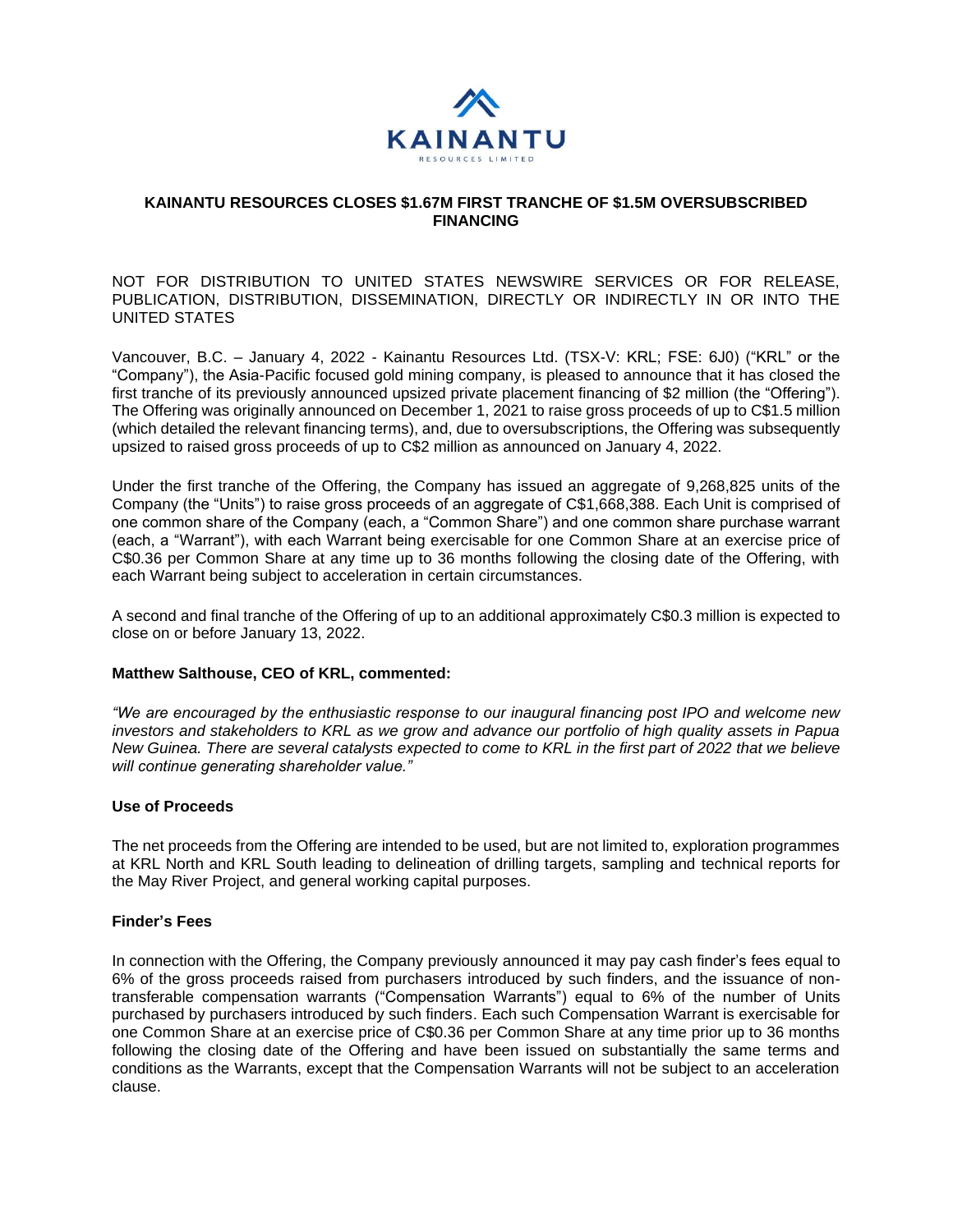

Upon the closing of the first tranche of the Offering, the Company paid the following finder's fees and issued the following Compensation Warrants to such finders:

| <b>Name of Finder</b>          | <b>Cash Finder's Fees</b> | <b>Compensation Warrants</b> |
|--------------------------------|---------------------------|------------------------------|
| <b>Hampton Securities</b>      | 40,127.88<br>S            | 222,932                      |
| PI Financial Corp.             | 11,520.00                 | 60,000                       |
| Haywood Securities Inc.        | 324.00                    | 1,800                        |
| Jemini Capital                 | 12,642.00                 | 70,233                       |
| Intrynsync Capital Corporation | 16,620.00                 | 96,333                       |
| Canaccord Genuity Corp.        | 14,850.00                 | 82,500                       |
| <b>TOTAL</b>                   | 96,083.88                 | 533,798                      |

All securities issued pursuant to the Offering, including Common Shares issuable upon the exercise of Warrants or Compensation Warrants, are and will be subject to a hold period of four months and one day after the date of closing of the relevant tranche of the Offering.

### **About Kainantu Resources (KRL)**

KRL is an Asia-Pacific focused gold mining company with two highly prospective gold projects, KRL South and KRL North, in a premier mining region, the high-grade Kainantu Gold District of Papua New Guinea which is famous for one of the newest and highest grading gold mines K92 Mining (9g/t head grade).

Both of KRL's projects show potential to host high-grade epithermal and porphyry mineralization, as seen elsewhere in the district. KRL has a highly experienced board and management team, with a proven track record of working together in the region; and an established in-country partner in Asia Pacific Energy Ventures (APEV).

# **Kainantu Resources**

Matthew Salthouse, Chief Executive Officer (Tel: + 65 8318 8125) Callum Jones, Corporate Development Co-ordinator (Tel: + 61 450 969 697) Email: [info@krl.com.sg](mailto:info@krl.com.sg)

# **IR / Financial PR Europe:** Camarco

Gordon Poole / Nick Hennis Tel: +44(0) 20 3757 4980

# **Financial PR North America:** Jemini Capital

Kevin Shum / Jerry Huang [Kevin@jeminicapital.com](mailto:Kevin@jeminicapital.com) Tel: +1 (212) 219-4680 | +1 [\(647\) 725-3888](tel:(647)%20725-3888) ext 702

# **Disclaimer and Forward-Looking Information**

*Statements contained in this release that are not historical facts are forward-looking statements that involve various risks and uncertainty affecting the business of KRL. In making the forward-looking statements, KRL has applied certain assumptions that are based on information available, including KRL's strategic plan for the near and mid-term. There can be no assurance that such information will prove to be accurate, as actual*